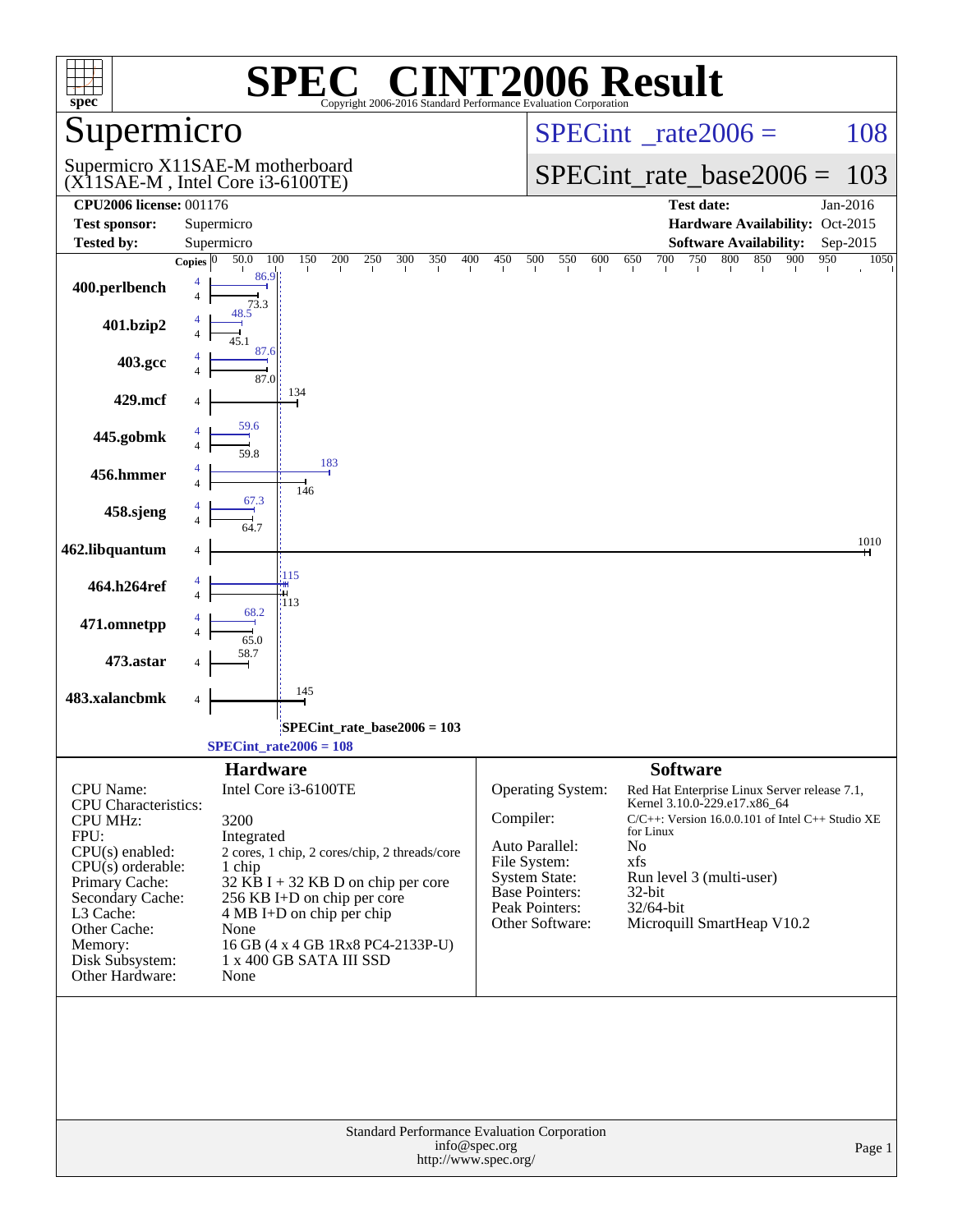

## Supermicro

#### (X11SAE-M , Intel Core i3-6100TE) Supermicro X11SAE-M motherboard

SPECint rate $2006 = 108$ 

# [SPECint\\_rate\\_base2006 =](http://www.spec.org/auto/cpu2006/Docs/result-fields.html#SPECintratebase2006) 103

**[CPU2006 license:](http://www.spec.org/auto/cpu2006/Docs/result-fields.html#CPU2006license)** 001176 **[Test date:](http://www.spec.org/auto/cpu2006/Docs/result-fields.html#Testdate)** Jan-2016 **[Test sponsor:](http://www.spec.org/auto/cpu2006/Docs/result-fields.html#Testsponsor)** Supermicro Supermicro **[Hardware Availability:](http://www.spec.org/auto/cpu2006/Docs/result-fields.html#HardwareAvailability)** Oct-2015 **[Tested by:](http://www.spec.org/auto/cpu2006/Docs/result-fields.html#Testedby)** Supermicro **Supermicro [Software Availability:](http://www.spec.org/auto/cpu2006/Docs/result-fields.html#SoftwareAvailability)** Sep-2015

### **[Results Table](http://www.spec.org/auto/cpu2006/Docs/result-fields.html#ResultsTable)**

|                                                                                                          | <b>Base</b>   |                |       |                |       |                |       | <b>Peak</b>    |                |              |                |              |                |              |
|----------------------------------------------------------------------------------------------------------|---------------|----------------|-------|----------------|-------|----------------|-------|----------------|----------------|--------------|----------------|--------------|----------------|--------------|
| <b>Benchmark</b>                                                                                         | <b>Copies</b> | <b>Seconds</b> | Ratio | <b>Seconds</b> | Ratio | <b>Seconds</b> | Ratio | <b>Copies</b>  | <b>Seconds</b> | <b>Ratio</b> | <b>Seconds</b> | <b>Ratio</b> | <b>Seconds</b> | <b>Ratio</b> |
| 400.perlbench                                                                                            |               | 532            | 73.5  | 533            | 73.3  | 535            | 73.0  |                | 450            | 86.9         | 446            | 87.5         | 450            | 86.8         |
| 401.bzip2                                                                                                |               | 857            | 45.1  | 856            | 45.1  | 849            | 45.4  |                | 795            | 48.5         | 794            | 48.6         | 798            | 48.4         |
| $403.\mathrm{gcc}$                                                                                       |               | 370            | 87.0  | 368            | 87.6  | 372            | 86.5  |                | 367            | 87.7         | 367            | 87.6         | 370            | 87.1         |
| $429$ .mcf                                                                                               |               | 271            | 134   | 274            | 133   | 273            | 134   |                | 271            | 134          | 274            | 133          | 273            | <b>134</b>   |
| $445$ .gobmk                                                                                             |               | 701            | 59.8  | 701            | 59.8  | 702            | 59.7  |                | 704            | 59.6         | 704            | 59.6         | 705            | 59.6         |
| 456.hmmer                                                                                                |               | 253            | 148   | 255            | 146   | 256            | 146   |                | 204            | 183          | 203            | 184          | 204            | 183          |
| $458$ .sjeng                                                                                             |               | 748            | 64.7  | 747            | 64.8  | 748            | 64.7  | $\overline{4}$ | 718            | 67.4         | 720            | 67.2         | 719            | 67.3         |
| 462.libquantum                                                                                           |               | 81.7           | 1010  | 81.6           | 1020  | 82.3           | 1010  |                | 81.7           | <b>1010</b>  | 81.6           | 1020         | 82.3           | 1010         |
| 464.h264ref                                                                                              |               | 783            | 113   | 748            | 118   | 797            | 111   |                | 788            | 112          | 770            | <b>115</b>   | 745            | 119          |
| 471.omnetpp                                                                                              |               | 384            | 65.2  | 385            | 64.9  | 385            | 65.0  |                | 366            | 68.3         | 367            | 68.2         | 367            | 68.1         |
| 473.astar                                                                                                |               | 482            | 58.3  | 479            | 58.7  | 478            | 58.8  | 4              | 482            | 58.3         | 479            | 58.7         | 478            | 58.8         |
| 483.xalancbmk                                                                                            |               | 190            | 146   | 190            | 145   | 191            | 145   | 4              | 190            | 146          | 190            | 145          | 191            | 145          |
| Results appear in the order in which they were run. Bold underlined text indicates a median measurement. |               |                |       |                |       |                |       |                |                |              |                |              |                |              |

#### **[Submit Notes](http://www.spec.org/auto/cpu2006/Docs/result-fields.html#SubmitNotes)**

 The taskset mechanism was used to bind copies to processors. The config file option 'submit' was used to generate taskset commands to bind each copy to a specific processor. For details, please see the config file.

### **[Operating System Notes](http://www.spec.org/auto/cpu2006/Docs/result-fields.html#OperatingSystemNotes)**

Stack size set to unlimited using "ulimit -s unlimited"

#### **[Platform Notes](http://www.spec.org/auto/cpu2006/Docs/result-fields.html#PlatformNotes)**

Standard Performance Evaluation Corporation [info@spec.org](mailto:info@spec.org) As tested, the system used a Supermicro CSE-731i-300B chassis. The chassis is configured with 2 PWS-305-PQ redundant power supply, 1 SNK-P0046A4 heatsink, as well as 1 FAN-0108L4 rear cooling fan. Sysinfo program /usr/cpu2006/config/sysinfo.rev6914 \$Rev: 6914 \$ \$Date:: 2014-06-25 #\$ e3fbb8667b5a285932ceab81e28219e1 running on localhost.localdomain Fri Jan 22 12:30:16 2016 This section contains SUT (System Under Test) info as seen by some common utilities. To remove or add to this section, see: <http://www.spec.org/cpu2006/Docs/config.html#sysinfo> From /proc/cpuinfo model name : Intel(R) Core(TM) i3-6100TE CPU @ 2.70GHz 1 "physical id"s (chips) 4 "processors" cores, siblings (Caution: counting these is hw and system dependent. The following excerpts from /proc/cpuinfo might not be reliable. Use with Continued on next page

<http://www.spec.org/>

Page 2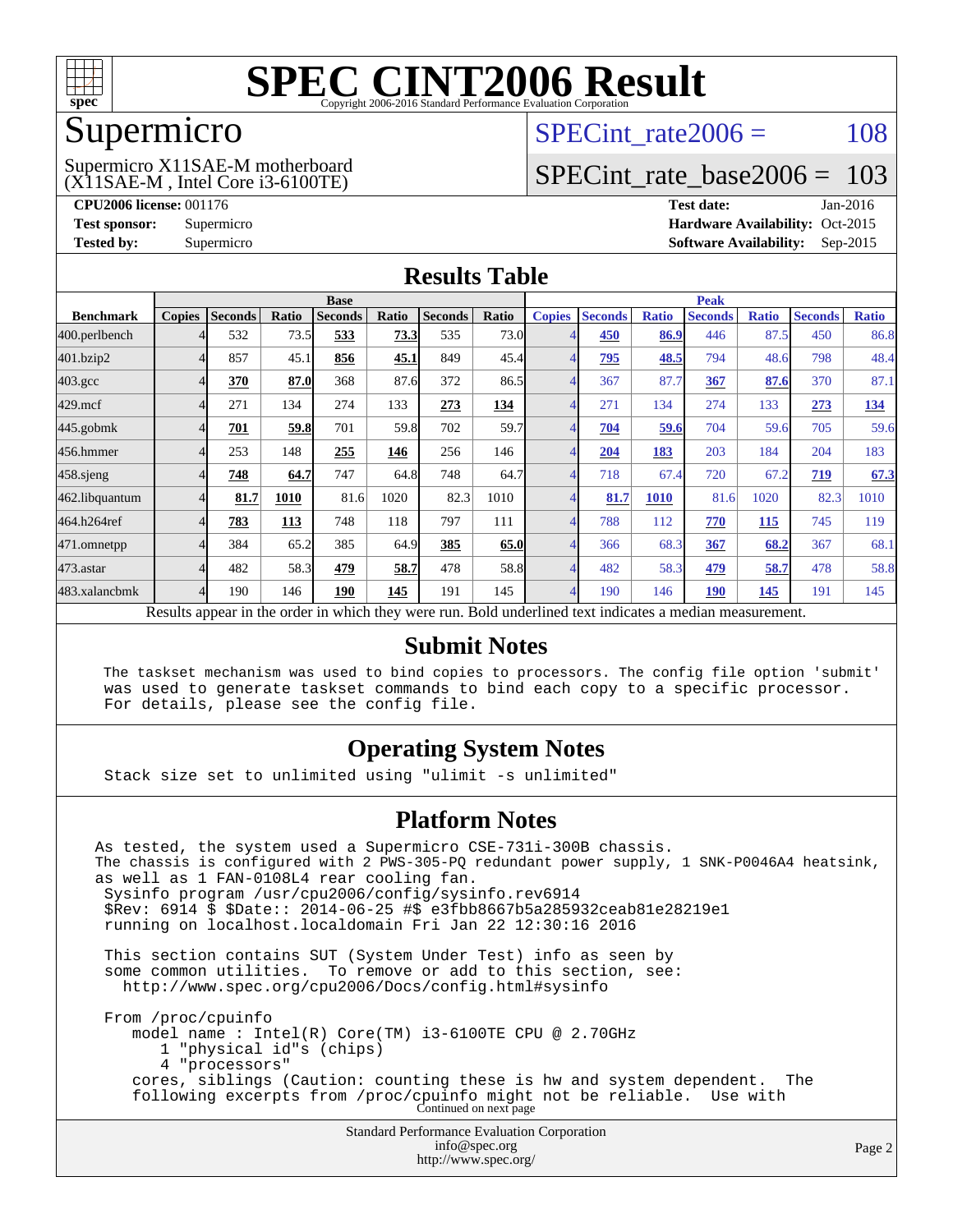

# Supermicro

SPECint rate $2006 = 108$ 

(X11SAE-M , Intel Core i3-6100TE) Supermicro X11SAE-M motherboard

[SPECint\\_rate\\_base2006 =](http://www.spec.org/auto/cpu2006/Docs/result-fields.html#SPECintratebase2006) 103

**[CPU2006 license:](http://www.spec.org/auto/cpu2006/Docs/result-fields.html#CPU2006license)** 001176 **[Test date:](http://www.spec.org/auto/cpu2006/Docs/result-fields.html#Testdate)** Jan-2016 **[Test sponsor:](http://www.spec.org/auto/cpu2006/Docs/result-fields.html#Testsponsor)** Supermicro Supermicro **[Hardware Availability:](http://www.spec.org/auto/cpu2006/Docs/result-fields.html#HardwareAvailability)** Oct-2015 **[Tested by:](http://www.spec.org/auto/cpu2006/Docs/result-fields.html#Testedby)** Supermicro **Supermicro [Software Availability:](http://www.spec.org/auto/cpu2006/Docs/result-fields.html#SoftwareAvailability)** Sep-2015

### **[Platform Notes \(Continued\)](http://www.spec.org/auto/cpu2006/Docs/result-fields.html#PlatformNotes)**

 caution.) cpu cores : 2 siblings : 4 physical 0: cores 0 1 cache size : 4096 KB From /proc/meminfo MemTotal: 16039968 kB HugePages\_Total: 0<br>Hugepagesize: 2048 kB Hugepagesize: From /etc/\*release\* /etc/\*version\* os-release: NAME="Red Hat Enterprise Linux Server" VERSION="7.1 (Maipo)" ID="rhel" ID\_LIKE="fedora" VERSION\_ID="7.1" PRETTY\_NAME="Red Hat Enterprise Linux Server 7.1 (Maipo)" ANSI\_COLOR="0;31" CPE\_NAME="cpe:/o:redhat:enterprise\_linux:7.1:GA:server" redhat-release: Red Hat Enterprise Linux Server release 7.1 (Maipo) system-release: Red Hat Enterprise Linux Server release 7.1 (Maipo) system-release-cpe: cpe:/o:redhat:enterprise\_linux:7.1:ga:server uname -a: Linux localhost.localdomain 3.10.0-229.el7.x86\_64 #1 SMP Thu Jan 29 18:37:38 EST 2015 x86\_64 x86\_64 x86\_64 GNU/Linux run-level 3 Jan 22 12:10 SPEC is set to: /usr/cpu2006 Filesystem Type Size Used Avail Use% Mounted on /dev/sda2 xfs 369G 173G 197G 47% / Additional information from dmidecode: Warning: Use caution when you interpret this section. The 'dmidecode' program reads system data which is "intended to allow hardware to be accurately determined", but the intent may not be met, as there are frequent changes to hardware, firmware, and the "DMTF SMBIOS" standard. BIOS American Megatrends Inc. 1.0a 12/21/2015 Memory: 4x Micron 8ATF51264AZ-2G1A2 4 GB 1 rank 2133 MHz (End of data from sysinfo program)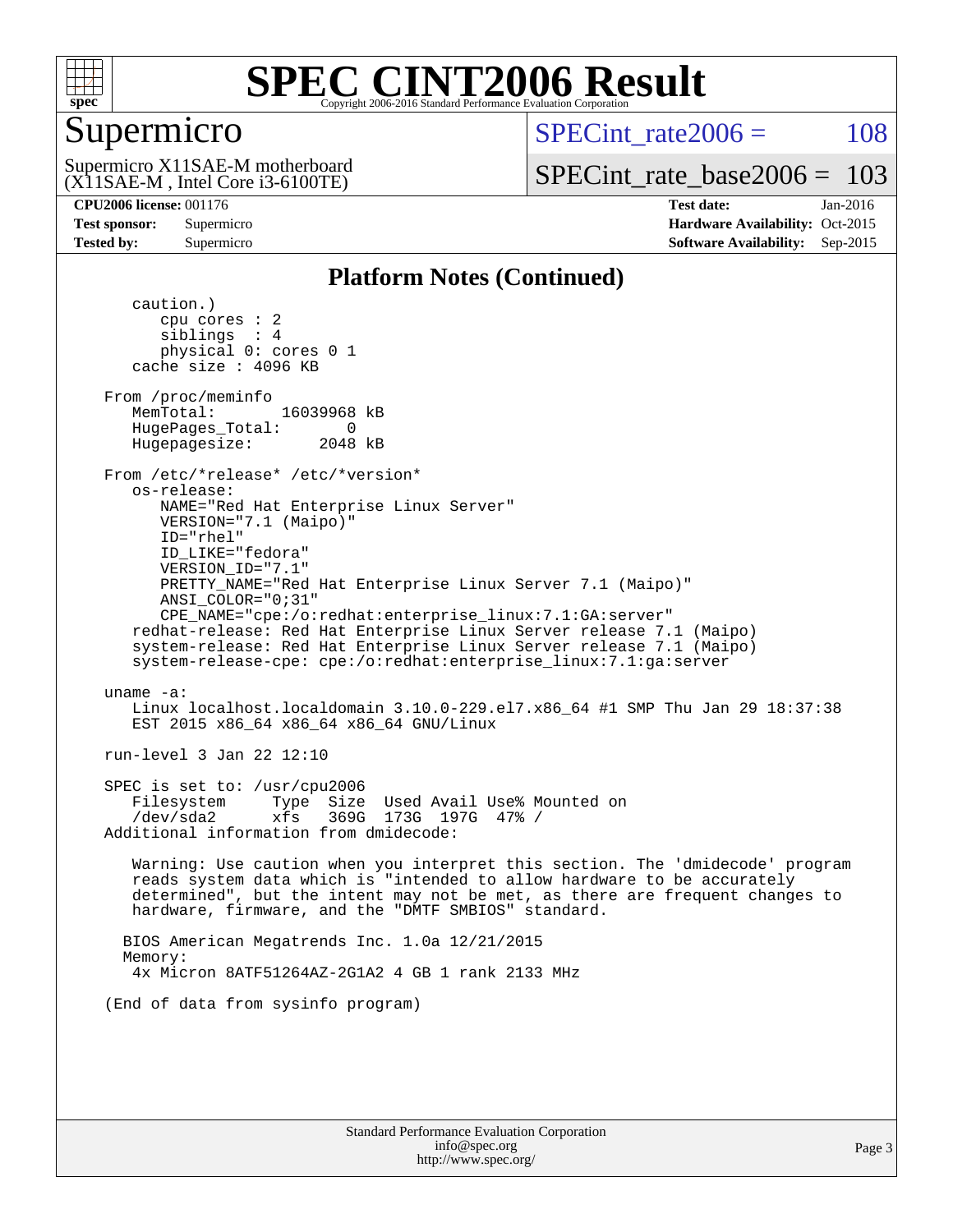

# Supermicro

SPECint rate $2006 = 108$ 

(X11SAE-M , Intel Core i3-6100TE) Supermicro X11SAE-M motherboard

[SPECint\\_rate\\_base2006 =](http://www.spec.org/auto/cpu2006/Docs/result-fields.html#SPECintratebase2006) 103

**[CPU2006 license:](http://www.spec.org/auto/cpu2006/Docs/result-fields.html#CPU2006license)** 001176 **[Test date:](http://www.spec.org/auto/cpu2006/Docs/result-fields.html#Testdate)** Jan-2016 **[Test sponsor:](http://www.spec.org/auto/cpu2006/Docs/result-fields.html#Testsponsor)** Supermicro Supermicro **[Hardware Availability:](http://www.spec.org/auto/cpu2006/Docs/result-fields.html#HardwareAvailability)** Oct-2015 **[Tested by:](http://www.spec.org/auto/cpu2006/Docs/result-fields.html#Testedby)** Supermicro **Supermicro [Software Availability:](http://www.spec.org/auto/cpu2006/Docs/result-fields.html#SoftwareAvailability)** Sep-2015

#### **[General Notes](http://www.spec.org/auto/cpu2006/Docs/result-fields.html#GeneralNotes)**

Environment variables set by runspec before the start of the run: LD LIBRARY PATH = "/usr/cpu2006/libs/32:/usr/cpu2006/libs/64:/usr/cpu2006/sh"

 Binaries compiled on a system with 1x Intel Core i5-4670K CPU + 32GB memory using RedHat EL 7.1 Transparent Huge Pages enabled with: echo always > /sys/kernel/mm/transparent\_hugepage/enabled

# **[Base Compiler Invocation](http://www.spec.org/auto/cpu2006/Docs/result-fields.html#BaseCompilerInvocation)**

[C benchmarks](http://www.spec.org/auto/cpu2006/Docs/result-fields.html#Cbenchmarks):

[icc -m32 -L/opt/intel/compilers\\_and\\_libraries\\_2016/linux/compiler/lib/ia32\\_lin](http://www.spec.org/cpu2006/results/res2016q1/cpu2006-20160206-38974.flags.html#user_CCbase_intel_icc_e10256ba5924b668798078a321b0cb3f)

#### [C++ benchmarks:](http://www.spec.org/auto/cpu2006/Docs/result-fields.html#CXXbenchmarks)

[icpc -m32 -L/opt/intel/compilers\\_and\\_libraries\\_2016/linux/compiler/lib/ia32\\_lin](http://www.spec.org/cpu2006/results/res2016q1/cpu2006-20160206-38974.flags.html#user_CXXbase_intel_icpc_b4f50a394bdb4597aa5879c16bc3f5c5)

# **[Base Portability Flags](http://www.spec.org/auto/cpu2006/Docs/result-fields.html#BasePortabilityFlags)**

 400.perlbench: [-D\\_FILE\\_OFFSET\\_BITS=64](http://www.spec.org/cpu2006/results/res2016q1/cpu2006-20160206-38974.flags.html#user_basePORTABILITY400_perlbench_file_offset_bits_64_438cf9856305ebd76870a2c6dc2689ab) [-DSPEC\\_CPU\\_LINUX\\_IA32](http://www.spec.org/cpu2006/results/res2016q1/cpu2006-20160206-38974.flags.html#b400.perlbench_baseCPORTABILITY_DSPEC_CPU_LINUX_IA32)  $401.bzip2: -D$ FILE\_OFFSET\_BITS=64 403.gcc: [-D\\_FILE\\_OFFSET\\_BITS=64](http://www.spec.org/cpu2006/results/res2016q1/cpu2006-20160206-38974.flags.html#user_basePORTABILITY403_gcc_file_offset_bits_64_438cf9856305ebd76870a2c6dc2689ab) 429.mcf: [-D\\_FILE\\_OFFSET\\_BITS=64](http://www.spec.org/cpu2006/results/res2016q1/cpu2006-20160206-38974.flags.html#user_basePORTABILITY429_mcf_file_offset_bits_64_438cf9856305ebd76870a2c6dc2689ab) 445.gobmk: [-D\\_FILE\\_OFFSET\\_BITS=64](http://www.spec.org/cpu2006/results/res2016q1/cpu2006-20160206-38974.flags.html#user_basePORTABILITY445_gobmk_file_offset_bits_64_438cf9856305ebd76870a2c6dc2689ab) 456.hmmer: [-D\\_FILE\\_OFFSET\\_BITS=64](http://www.spec.org/cpu2006/results/res2016q1/cpu2006-20160206-38974.flags.html#user_basePORTABILITY456_hmmer_file_offset_bits_64_438cf9856305ebd76870a2c6dc2689ab) 458.sjeng: [-D\\_FILE\\_OFFSET\\_BITS=64](http://www.spec.org/cpu2006/results/res2016q1/cpu2006-20160206-38974.flags.html#user_basePORTABILITY458_sjeng_file_offset_bits_64_438cf9856305ebd76870a2c6dc2689ab) 462.libquantum: [-D\\_FILE\\_OFFSET\\_BITS=64](http://www.spec.org/cpu2006/results/res2016q1/cpu2006-20160206-38974.flags.html#user_basePORTABILITY462_libquantum_file_offset_bits_64_438cf9856305ebd76870a2c6dc2689ab) [-DSPEC\\_CPU\\_LINUX](http://www.spec.org/cpu2006/results/res2016q1/cpu2006-20160206-38974.flags.html#b462.libquantum_baseCPORTABILITY_DSPEC_CPU_LINUX) 464.h264ref: [-D\\_FILE\\_OFFSET\\_BITS=64](http://www.spec.org/cpu2006/results/res2016q1/cpu2006-20160206-38974.flags.html#user_basePORTABILITY464_h264ref_file_offset_bits_64_438cf9856305ebd76870a2c6dc2689ab) 471.omnetpp: [-D\\_FILE\\_OFFSET\\_BITS=64](http://www.spec.org/cpu2006/results/res2016q1/cpu2006-20160206-38974.flags.html#user_basePORTABILITY471_omnetpp_file_offset_bits_64_438cf9856305ebd76870a2c6dc2689ab) 473.astar: [-D\\_FILE\\_OFFSET\\_BITS=64](http://www.spec.org/cpu2006/results/res2016q1/cpu2006-20160206-38974.flags.html#user_basePORTABILITY473_astar_file_offset_bits_64_438cf9856305ebd76870a2c6dc2689ab) 483.xalancbmk: [-D\\_FILE\\_OFFSET\\_BITS=64](http://www.spec.org/cpu2006/results/res2016q1/cpu2006-20160206-38974.flags.html#user_basePORTABILITY483_xalancbmk_file_offset_bits_64_438cf9856305ebd76870a2c6dc2689ab) [-DSPEC\\_CPU\\_LINUX](http://www.spec.org/cpu2006/results/res2016q1/cpu2006-20160206-38974.flags.html#b483.xalancbmk_baseCXXPORTABILITY_DSPEC_CPU_LINUX)

### **[Base Optimization Flags](http://www.spec.org/auto/cpu2006/Docs/result-fields.html#BaseOptimizationFlags)**

[C benchmarks](http://www.spec.org/auto/cpu2006/Docs/result-fields.html#Cbenchmarks):

[-xCORE-AVX2](http://www.spec.org/cpu2006/results/res2016q1/cpu2006-20160206-38974.flags.html#user_CCbase_f-xAVX2_5f5fc0cbe2c9f62c816d3e45806c70d7) [-ipo](http://www.spec.org/cpu2006/results/res2016q1/cpu2006-20160206-38974.flags.html#user_CCbase_f-ipo) [-O3](http://www.spec.org/cpu2006/results/res2016q1/cpu2006-20160206-38974.flags.html#user_CCbase_f-O3) [-no-prec-div](http://www.spec.org/cpu2006/results/res2016q1/cpu2006-20160206-38974.flags.html#user_CCbase_f-no-prec-div) [-opt-prefetch](http://www.spec.org/cpu2006/results/res2016q1/cpu2006-20160206-38974.flags.html#user_CCbase_f-opt-prefetch)

[C++ benchmarks:](http://www.spec.org/auto/cpu2006/Docs/result-fields.html#CXXbenchmarks)

[-xCORE-AVX2](http://www.spec.org/cpu2006/results/res2016q1/cpu2006-20160206-38974.flags.html#user_CXXbase_f-xAVX2_5f5fc0cbe2c9f62c816d3e45806c70d7) [-ipo](http://www.spec.org/cpu2006/results/res2016q1/cpu2006-20160206-38974.flags.html#user_CXXbase_f-ipo) [-O3](http://www.spec.org/cpu2006/results/res2016q1/cpu2006-20160206-38974.flags.html#user_CXXbase_f-O3) [-no-prec-div](http://www.spec.org/cpu2006/results/res2016q1/cpu2006-20160206-38974.flags.html#user_CXXbase_f-no-prec-div) [-opt-prefetch](http://www.spec.org/cpu2006/results/res2016q1/cpu2006-20160206-38974.flags.html#user_CXXbase_f-opt-prefetch) [-Wl,-z,muldefs](http://www.spec.org/cpu2006/results/res2016q1/cpu2006-20160206-38974.flags.html#user_CXXbase_link_force_multiple1_74079c344b956b9658436fd1b6dd3a8a) [-L/sh -lsmartheap](http://www.spec.org/cpu2006/results/res2016q1/cpu2006-20160206-38974.flags.html#user_CXXbase_SmartHeap_32f6c82aa1ed9c52345d30cf6e4a0499)

### **[Base Other Flags](http://www.spec.org/auto/cpu2006/Docs/result-fields.html#BaseOtherFlags)**

[C benchmarks](http://www.spec.org/auto/cpu2006/Docs/result-fields.html#Cbenchmarks):

Continued on next page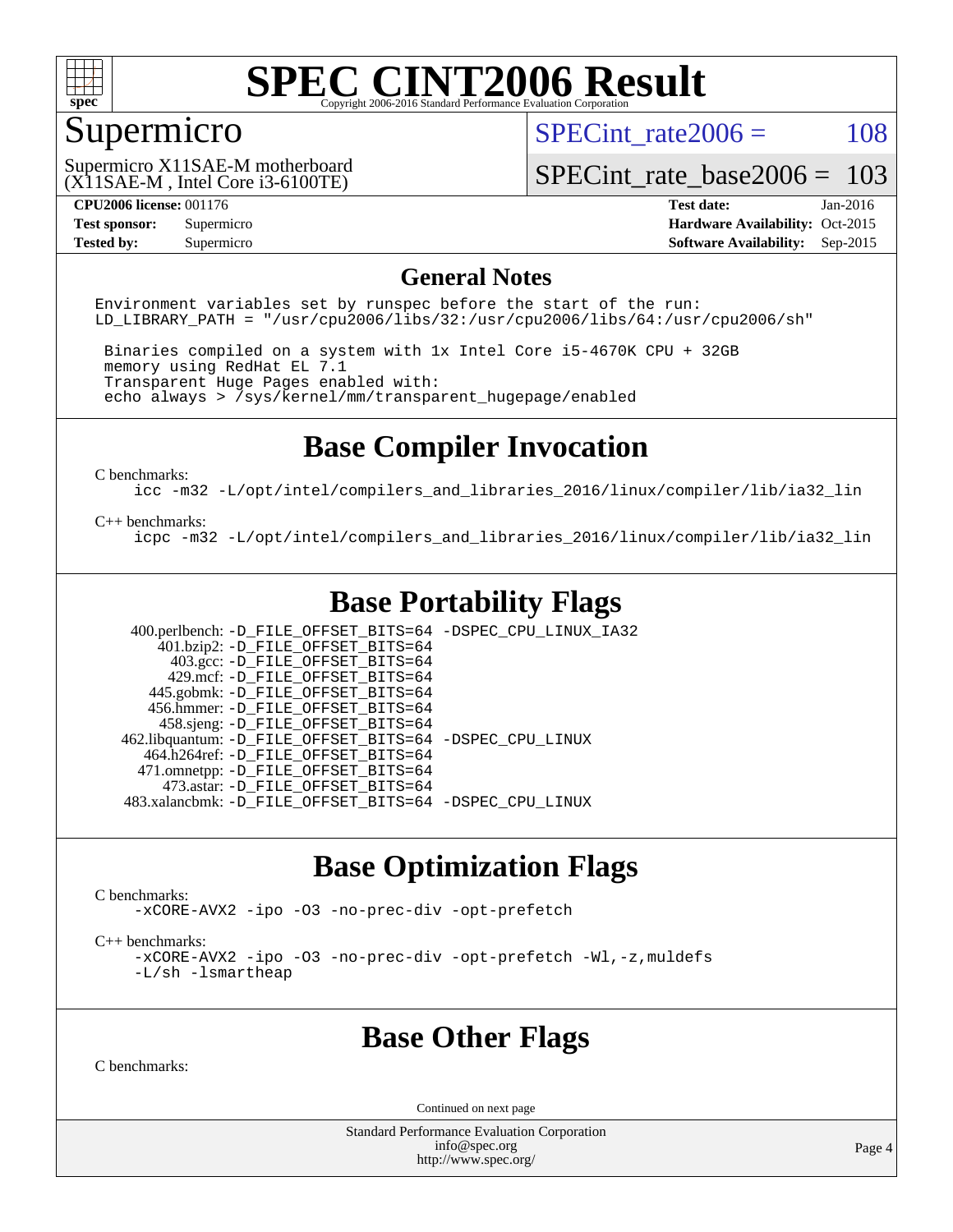

# Supermicro

SPECint rate $2006 = 108$ 

(X11SAE-M , Intel Core i3-6100TE) Supermicro X11SAE-M motherboard

[SPECint\\_rate\\_base2006 =](http://www.spec.org/auto/cpu2006/Docs/result-fields.html#SPECintratebase2006) 103

**[CPU2006 license:](http://www.spec.org/auto/cpu2006/Docs/result-fields.html#CPU2006license)** 001176 **[Test date:](http://www.spec.org/auto/cpu2006/Docs/result-fields.html#Testdate)** Jan-2016 **[Test sponsor:](http://www.spec.org/auto/cpu2006/Docs/result-fields.html#Testsponsor)** Supermicro Supermicro **[Hardware Availability:](http://www.spec.org/auto/cpu2006/Docs/result-fields.html#HardwareAvailability)** Oct-2015 **[Tested by:](http://www.spec.org/auto/cpu2006/Docs/result-fields.html#Testedby)** Supermicro **Supermicro [Software Availability:](http://www.spec.org/auto/cpu2006/Docs/result-fields.html#SoftwareAvailability)** Sep-2015

# **[Base Other Flags \(Continued\)](http://www.spec.org/auto/cpu2006/Docs/result-fields.html#BaseOtherFlags)**

403.gcc: [-Dalloca=\\_alloca](http://www.spec.org/cpu2006/results/res2016q1/cpu2006-20160206-38974.flags.html#b403.gcc_baseEXTRA_CFLAGS_Dalloca_be3056838c12de2578596ca5467af7f3)

# **[Peak Compiler Invocation](http://www.spec.org/auto/cpu2006/Docs/result-fields.html#PeakCompilerInvocation)**

[C benchmarks \(except as noted below\)](http://www.spec.org/auto/cpu2006/Docs/result-fields.html#Cbenchmarksexceptasnotedbelow):

[icc -m32 -L/opt/intel/compilers\\_and\\_libraries\\_2016/linux/compiler/lib/ia32\\_lin](http://www.spec.org/cpu2006/results/res2016q1/cpu2006-20160206-38974.flags.html#user_CCpeak_intel_icc_e10256ba5924b668798078a321b0cb3f)

400.perlbench: [icc -m64](http://www.spec.org/cpu2006/results/res2016q1/cpu2006-20160206-38974.flags.html#user_peakCCLD400_perlbench_intel_icc_64bit_bda6cc9af1fdbb0edc3795bac97ada53)

401.bzip2: [icc -m64](http://www.spec.org/cpu2006/results/res2016q1/cpu2006-20160206-38974.flags.html#user_peakCCLD401_bzip2_intel_icc_64bit_bda6cc9af1fdbb0edc3795bac97ada53)

456.hmmer: [icc -m64](http://www.spec.org/cpu2006/results/res2016q1/cpu2006-20160206-38974.flags.html#user_peakCCLD456_hmmer_intel_icc_64bit_bda6cc9af1fdbb0edc3795bac97ada53)

458.sjeng: [icc -m64](http://www.spec.org/cpu2006/results/res2016q1/cpu2006-20160206-38974.flags.html#user_peakCCLD458_sjeng_intel_icc_64bit_bda6cc9af1fdbb0edc3795bac97ada53)

#### [C++ benchmarks:](http://www.spec.org/auto/cpu2006/Docs/result-fields.html#CXXbenchmarks)

[icpc -m32 -L/opt/intel/compilers\\_and\\_libraries\\_2016/linux/compiler/lib/ia32\\_lin](http://www.spec.org/cpu2006/results/res2016q1/cpu2006-20160206-38974.flags.html#user_CXXpeak_intel_icpc_b4f50a394bdb4597aa5879c16bc3f5c5)

# **[Peak Portability Flags](http://www.spec.org/auto/cpu2006/Docs/result-fields.html#PeakPortabilityFlags)**

 400.perlbench: [-D\\_FILE\\_OFFSET\\_BITS=64](http://www.spec.org/cpu2006/results/res2016q1/cpu2006-20160206-38974.flags.html#user_peakPORTABILITY400_perlbench_file_offset_bits_64_438cf9856305ebd76870a2c6dc2689ab) [-DSPEC\\_CPU\\_LP64](http://www.spec.org/cpu2006/results/res2016q1/cpu2006-20160206-38974.flags.html#b400.perlbench_peakCPORTABILITY_DSPEC_CPU_LP64) [-DSPEC\\_CPU\\_LINUX\\_X64](http://www.spec.org/cpu2006/results/res2016q1/cpu2006-20160206-38974.flags.html#b400.perlbench_peakCPORTABILITY_DSPEC_CPU_LINUX_X64) 401.bzip2: [-D\\_FILE\\_OFFSET\\_BITS=64](http://www.spec.org/cpu2006/results/res2016q1/cpu2006-20160206-38974.flags.html#user_peakPORTABILITY401_bzip2_file_offset_bits_64_438cf9856305ebd76870a2c6dc2689ab) [-DSPEC\\_CPU\\_LP64](http://www.spec.org/cpu2006/results/res2016q1/cpu2006-20160206-38974.flags.html#suite_peakCPORTABILITY401_bzip2_DSPEC_CPU_LP64) 403.gcc: [-D\\_FILE\\_OFFSET\\_BITS=64](http://www.spec.org/cpu2006/results/res2016q1/cpu2006-20160206-38974.flags.html#user_peakPORTABILITY403_gcc_file_offset_bits_64_438cf9856305ebd76870a2c6dc2689ab) 429.mcf: [-D\\_FILE\\_OFFSET\\_BITS=64](http://www.spec.org/cpu2006/results/res2016q1/cpu2006-20160206-38974.flags.html#user_peakPORTABILITY429_mcf_file_offset_bits_64_438cf9856305ebd76870a2c6dc2689ab) 445.gobmk: [-D\\_FILE\\_OFFSET\\_BITS=64](http://www.spec.org/cpu2006/results/res2016q1/cpu2006-20160206-38974.flags.html#user_peakPORTABILITY445_gobmk_file_offset_bits_64_438cf9856305ebd76870a2c6dc2689ab) 456.hmmer: [-D\\_FILE\\_OFFSET\\_BITS=64](http://www.spec.org/cpu2006/results/res2016q1/cpu2006-20160206-38974.flags.html#user_peakPORTABILITY456_hmmer_file_offset_bits_64_438cf9856305ebd76870a2c6dc2689ab) [-DSPEC\\_CPU\\_LP64](http://www.spec.org/cpu2006/results/res2016q1/cpu2006-20160206-38974.flags.html#suite_peakCPORTABILITY456_hmmer_DSPEC_CPU_LP64) 458.sjeng: [-D\\_FILE\\_OFFSET\\_BITS=64](http://www.spec.org/cpu2006/results/res2016q1/cpu2006-20160206-38974.flags.html#user_peakPORTABILITY458_sjeng_file_offset_bits_64_438cf9856305ebd76870a2c6dc2689ab) [-DSPEC\\_CPU\\_LP64](http://www.spec.org/cpu2006/results/res2016q1/cpu2006-20160206-38974.flags.html#suite_peakCPORTABILITY458_sjeng_DSPEC_CPU_LP64) 462.libquantum: [-D\\_FILE\\_OFFSET\\_BITS=64](http://www.spec.org/cpu2006/results/res2016q1/cpu2006-20160206-38974.flags.html#user_peakPORTABILITY462_libquantum_file_offset_bits_64_438cf9856305ebd76870a2c6dc2689ab) [-DSPEC\\_CPU\\_LINUX](http://www.spec.org/cpu2006/results/res2016q1/cpu2006-20160206-38974.flags.html#b462.libquantum_peakCPORTABILITY_DSPEC_CPU_LINUX) 464.h264ref: [-D\\_FILE\\_OFFSET\\_BITS=64](http://www.spec.org/cpu2006/results/res2016q1/cpu2006-20160206-38974.flags.html#user_peakPORTABILITY464_h264ref_file_offset_bits_64_438cf9856305ebd76870a2c6dc2689ab) 471.omnetpp: [-D\\_FILE\\_OFFSET\\_BITS=64](http://www.spec.org/cpu2006/results/res2016q1/cpu2006-20160206-38974.flags.html#user_peakPORTABILITY471_omnetpp_file_offset_bits_64_438cf9856305ebd76870a2c6dc2689ab) 473.astar: [-D\\_FILE\\_OFFSET\\_BITS=64](http://www.spec.org/cpu2006/results/res2016q1/cpu2006-20160206-38974.flags.html#user_peakPORTABILITY473_astar_file_offset_bits_64_438cf9856305ebd76870a2c6dc2689ab) 483.xalancbmk: [-D\\_FILE\\_OFFSET\\_BITS=64](http://www.spec.org/cpu2006/results/res2016q1/cpu2006-20160206-38974.flags.html#user_peakPORTABILITY483_xalancbmk_file_offset_bits_64_438cf9856305ebd76870a2c6dc2689ab) [-DSPEC\\_CPU\\_LINUX](http://www.spec.org/cpu2006/results/res2016q1/cpu2006-20160206-38974.flags.html#b483.xalancbmk_peakCXXPORTABILITY_DSPEC_CPU_LINUX)

### **[Peak Optimization Flags](http://www.spec.org/auto/cpu2006/Docs/result-fields.html#PeakOptimizationFlags)**

[C benchmarks](http://www.spec.org/auto/cpu2006/Docs/result-fields.html#Cbenchmarks):

 400.perlbench: [-xCORE-AVX2](http://www.spec.org/cpu2006/results/res2016q1/cpu2006-20160206-38974.flags.html#user_peakPASS2_CFLAGSPASS2_LDCFLAGS400_perlbench_f-xAVX2_5f5fc0cbe2c9f62c816d3e45806c70d7)(pass 2) [-prof-gen:threadsafe](http://www.spec.org/cpu2006/results/res2016q1/cpu2006-20160206-38974.flags.html#user_peakPASS1_CFLAGSPASS1_LDCFLAGS400_perlbench_prof_gen_21a26eb79f378b550acd7bec9fe4467a)(pass 1)  $-i\text{po}(pass 2) -\tilde{O}3(pass 2)$  [-no-prec-div](http://www.spec.org/cpu2006/results/res2016q1/cpu2006-20160206-38974.flags.html#user_peakPASS2_CFLAGSPASS2_LDCFLAGS400_perlbench_f-no-prec-div)(pass 2) [-par-num-threads=1](http://www.spec.org/cpu2006/results/res2016q1/cpu2006-20160206-38974.flags.html#user_peakPASS1_CFLAGSPASS1_LDCFLAGS400_perlbench_par_num_threads_786a6ff141b4e9e90432e998842df6c2)(pass 1) [-prof-use](http://www.spec.org/cpu2006/results/res2016q1/cpu2006-20160206-38974.flags.html#user_peakPASS2_CFLAGSPASS2_LDCFLAGS400_perlbench_prof_use_bccf7792157ff70d64e32fe3e1250b55)(pass 2) [-auto-ilp32](http://www.spec.org/cpu2006/results/res2016q1/cpu2006-20160206-38974.flags.html#user_peakCOPTIMIZE400_perlbench_f-auto-ilp32)

 401.bzip2: [-xCORE-AVX2](http://www.spec.org/cpu2006/results/res2016q1/cpu2006-20160206-38974.flags.html#user_peakPASS2_CFLAGSPASS2_LDCFLAGS401_bzip2_f-xAVX2_5f5fc0cbe2c9f62c816d3e45806c70d7)(pass 2) [-prof-gen:threadsafe](http://www.spec.org/cpu2006/results/res2016q1/cpu2006-20160206-38974.flags.html#user_peakPASS1_CFLAGSPASS1_LDCFLAGS401_bzip2_prof_gen_21a26eb79f378b550acd7bec9fe4467a)(pass 1)  $-i\text{po}(pass 2) -\overline{O}3(pass 2)$  [-no-prec-div](http://www.spec.org/cpu2006/results/res2016q1/cpu2006-20160206-38974.flags.html#user_peakPASS2_CFLAGSPASS2_LDCFLAGS401_bzip2_f-no-prec-div)(pass 2) [-par-num-threads=1](http://www.spec.org/cpu2006/results/res2016q1/cpu2006-20160206-38974.flags.html#user_peakPASS1_CFLAGSPASS1_LDCFLAGS401_bzip2_par_num_threads_786a6ff141b4e9e90432e998842df6c2)(pass 1) [-prof-use](http://www.spec.org/cpu2006/results/res2016q1/cpu2006-20160206-38974.flags.html#user_peakPASS2_CFLAGSPASS2_LDCFLAGS401_bzip2_prof_use_bccf7792157ff70d64e32fe3e1250b55)(pass 2) [-opt-prefetch](http://www.spec.org/cpu2006/results/res2016q1/cpu2006-20160206-38974.flags.html#user_peakCOPTIMIZE401_bzip2_f-opt-prefetch) [-auto-ilp32](http://www.spec.org/cpu2006/results/res2016q1/cpu2006-20160206-38974.flags.html#user_peakCOPTIMIZE401_bzip2_f-auto-ilp32) [-ansi-alias](http://www.spec.org/cpu2006/results/res2016q1/cpu2006-20160206-38974.flags.html#user_peakCOPTIMIZE401_bzip2_f-ansi-alias)

Continued on next page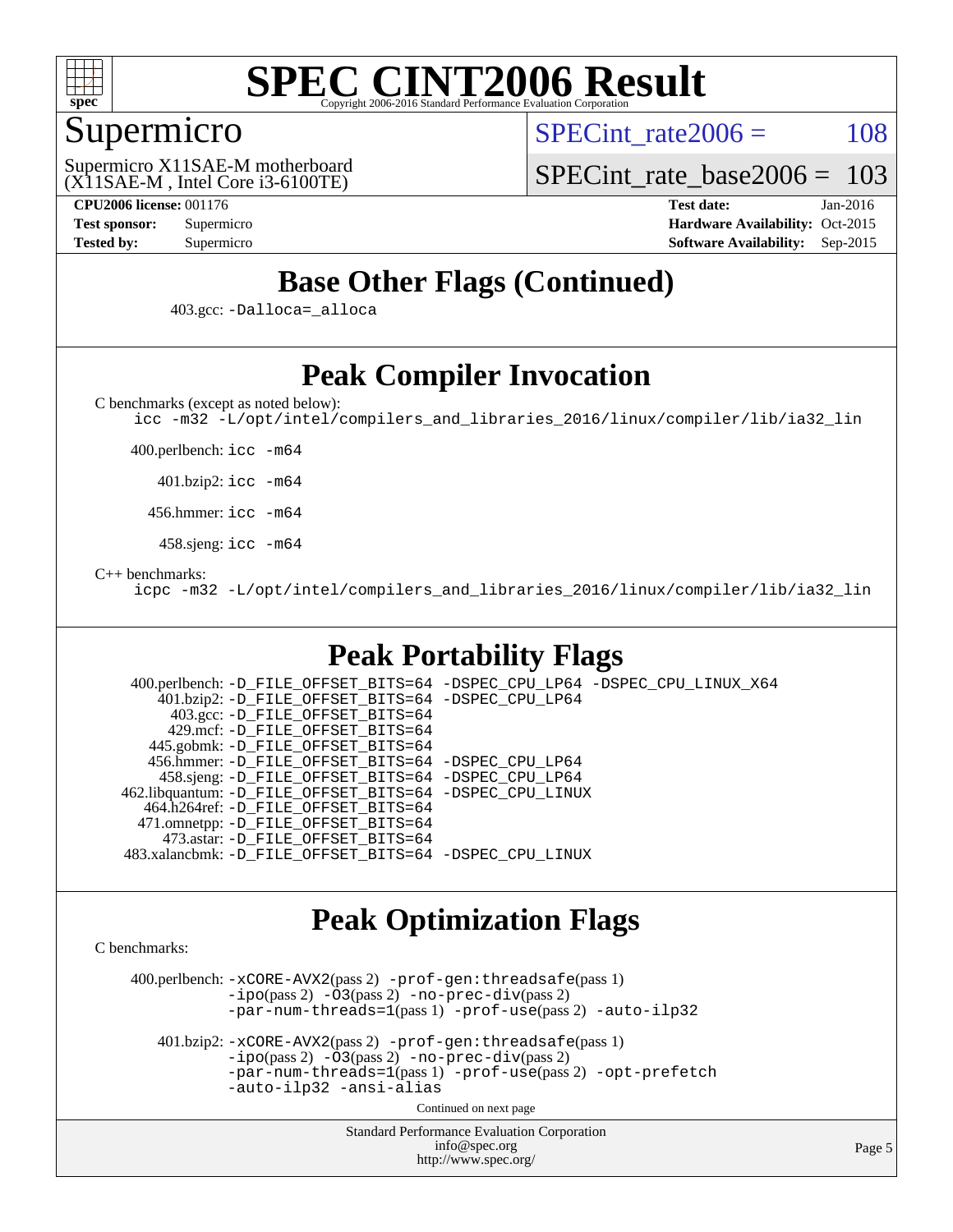

## Supermicro

SPECint rate $2006 = 108$ 

(X11SAE-M , Intel Core i3-6100TE) Supermicro X11SAE-M motherboard SPECint rate base  $2006 = 103$ 

**[CPU2006 license:](http://www.spec.org/auto/cpu2006/Docs/result-fields.html#CPU2006license)** 001176 **[Test date:](http://www.spec.org/auto/cpu2006/Docs/result-fields.html#Testdate)** Jan-2016 **[Test sponsor:](http://www.spec.org/auto/cpu2006/Docs/result-fields.html#Testsponsor)** Supermicro Supermicro **[Hardware Availability:](http://www.spec.org/auto/cpu2006/Docs/result-fields.html#HardwareAvailability)** Oct-2015 **[Tested by:](http://www.spec.org/auto/cpu2006/Docs/result-fields.html#Testedby)** Supermicro **[Software Availability:](http://www.spec.org/auto/cpu2006/Docs/result-fields.html#SoftwareAvailability)** Sep-2015

# **[Peak Optimization Flags \(Continued\)](http://www.spec.org/auto/cpu2006/Docs/result-fields.html#PeakOptimizationFlags)**

```
 403.gcc: -xCORE-AVX2 -ipo -O3 -no-prec-div
        429.mcf: basepeak = yes
       445.gobmk: -xCORE-AVX2(pass 2) -prof-gen:threadsafe(pass 1)
                -prof-use(pass 2) -par-num-threads=1(pass 1) -ansi-alias
       456.hmmer: -xCORE-AVX2 -ipo -O3 -no-prec-div -unroll2 -auto-ilp32
        458.sjeng: -xCORE-AVX2(pass 2) -prof-gen:threadsafe(pass 1)
                -i\text{po}(pass 2) -\ddot{o}3(pass 2)-no-prec-div(pass 2)
                -par-num-threads=1(pass 1) -prof-use(pass 2) -unroll4
                -auto-ilp32
   462.libquantum: basepeak = yes
      464.h264ref: -xCORE-AVX2(pass 2) -prof-gen:threadsafe(pass 1)
                -ipo(pass 2) -O3(pass 2) -no-prec-div(pass 2)
                -par-num-threads=1(pass 1) -prof-use(pass 2) -unroll2
                -ansi-alias
C++ benchmarks: 
      471.omnetpp: -xCORE-AVX2(pass 2) -prof-gen:threadsafe(pass 1)
                -ipo(pass 2) -O3(pass 2) -no-prec-div(pass 2)
                -par-num-threads=1(pass 1) -prof-use(pass 2) -ansi-alias
                -opt-ra-region-strategy=block -Wl,-z,muldefs
                -L/sh -lsmartheap
         473.astar: basepeak = yes
   483.xalanchmk: basepeak = yesPeak Other Flags
```
[C benchmarks](http://www.spec.org/auto/cpu2006/Docs/result-fields.html#Cbenchmarks):

403.gcc: [-Dalloca=\\_alloca](http://www.spec.org/cpu2006/results/res2016q1/cpu2006-20160206-38974.flags.html#b403.gcc_peakEXTRA_CFLAGS_Dalloca_be3056838c12de2578596ca5467af7f3)

The flags files that were used to format this result can be browsed at <http://www.spec.org/cpu2006/flags/Intel-ic16.0-official-linux64.html> <http://www.spec.org/cpu2006/flags/Supermicro-Platform-Settings-V1.2-revH.html>

You can also download the XML flags sources by saving the following links:

<http://www.spec.org/cpu2006/flags/Intel-ic16.0-official-linux64.xml>

<http://www.spec.org/cpu2006/flags/Supermicro-Platform-Settings-V1.2-revH.xml>

Standard Performance Evaluation Corporation [info@spec.org](mailto:info@spec.org) <http://www.spec.org/>

Page 6